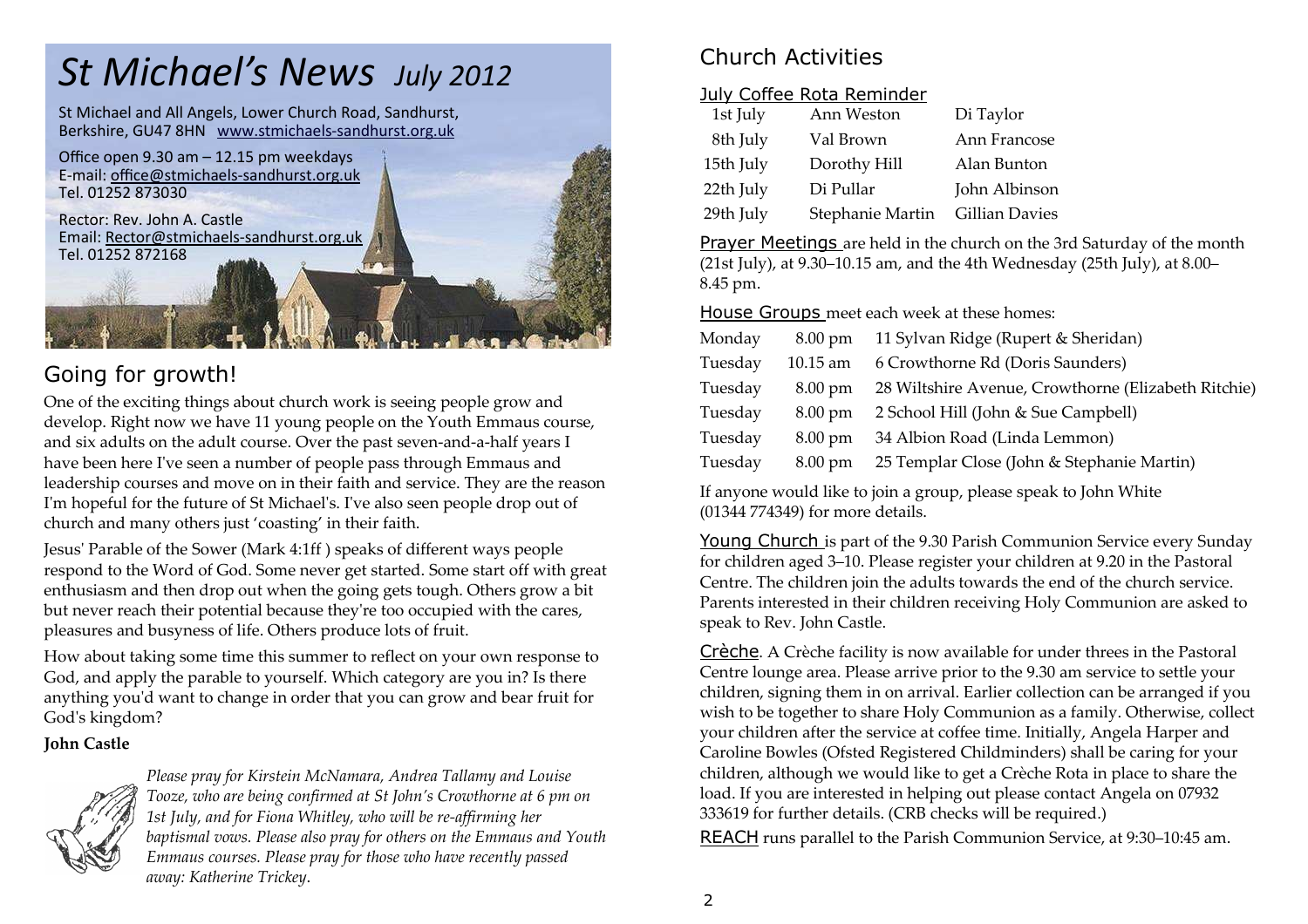### Keeping the faith on holiday

Are you going away on holiday this summer? Why not make your holiday a time of spiritual as well as physical and/or mental refreshment? Here are some ideas:

- **t** Reading material: in addition to taking a novel, why not pack your Bible and daily notes (available from the back of church for free) and find 10–15 minutes a day to keep in touch with God with a little reading and prayer? If you'll have internet access you can access daily Bible readings at www.wordlive.org or www.rejesus.co.uk. There are also some Christian books – biographies and other material – available for borrowing on the bookshelves in the Pastoral Centre.
- $\dagger$  Find a church near your holiday location: if you're in the UK, you won't be far from a church. If you have children with you, try one that looks like it will be welcoming to them – even if it's not Anglican! The website www.churchofengland.org.uk can help you find an Anglican church; www.findachurch.co.uk for other churches. If youʹre holidaying abroad, there are a lot of English-speaking churches or services. Just visit the website www.ics-uk.org/churches/ for details of your nearest, or look in the Directory of English-Speaking Churches Abroad, a copy of which is at the back of our church. (Please don't remove it – copy down the details for your use later.)

Toddler Time is on the 2nd and 4th Thursdays of the month at 9.30–11.00 am, except during school holidays.

Church Flowers. Please ring Jennie 01344 775881 for information if you wish to help arrange the church flowers. Thank you.

#### Blue Envelopes

 Please use the gift aid envelopes for even small amounts of cash, if you are a taxpayer and have paid enough tax to do so. This is free money from the government and worth doing because it all adds up!

#### Church groups

 Please book all planned events through the office 01252 873030) to ensure there are no double bookings. The office takes private bookings most weekends, so it is essential that dates are checked and then entered into the office diary. A booking form should also be completed giving times required. Please do not ask clergy to take on this responsibility.

#### Volunteers required!

**Churchyard Maintenance.** Help is always welcome during the spring and summer months to cut the grass and maintain the flower border next to the Pastoral Centre. If you are available to help and would like to know more, then please contact Peter Hulbert on 01344 775881, or leave a message in the Church Office.

**Family Service.** Help is urgently required for the family service with regard to refreshments, sides persons and technicians. I organise the rota for the family service and therefore would like any volunteers. Please email me: kirsty@tcb-arrow.co.uk. Thank you, Kirsty Dunlop.

#### Verger needed

We urgently need a new verger, one weekend per month for any weddings on the Saturday (paid) and Sunday 9.30 service (unpaid).

Please speak to Jenny Thorn on 01344 775805 if you would like to discuss what is involved. Thank you.

#### The Social Committee

 The social committee consists of John Martin, David Hunt, Jan King and Jill and John White. We attend either the 8.00 am or the 9.30 am service and because of that the main social events tend to be organised around them. We desperately need to cater for the younger age group, those who attend the family service, for example. We are by definition a very social bunch of people and would be pleased to welcome new younger members to our team. We meet about six or seven times a year, usually over a cup of coffee, starting at 8.00 pm and invariably home by 10.00 pm. If you would like to join us, please make yourself known to one of the committee.

#### Church Fundraising

 If you would like to organise a fundraising event for the church or make a suggestion, please contact John White (01344 774349) or Jan King, via the Parish Office (01252 873030).

### Finance

For the year to **May** our monthly giving was £8,116 compared to our budget of £8,106 – so, on budget. At end May we had £50,176 in the general fund bank account which represents 3.6 months of our budgeted annual expenses. This is better than the previous month, when we had 2.8 months, and ahead of our target of 3 months.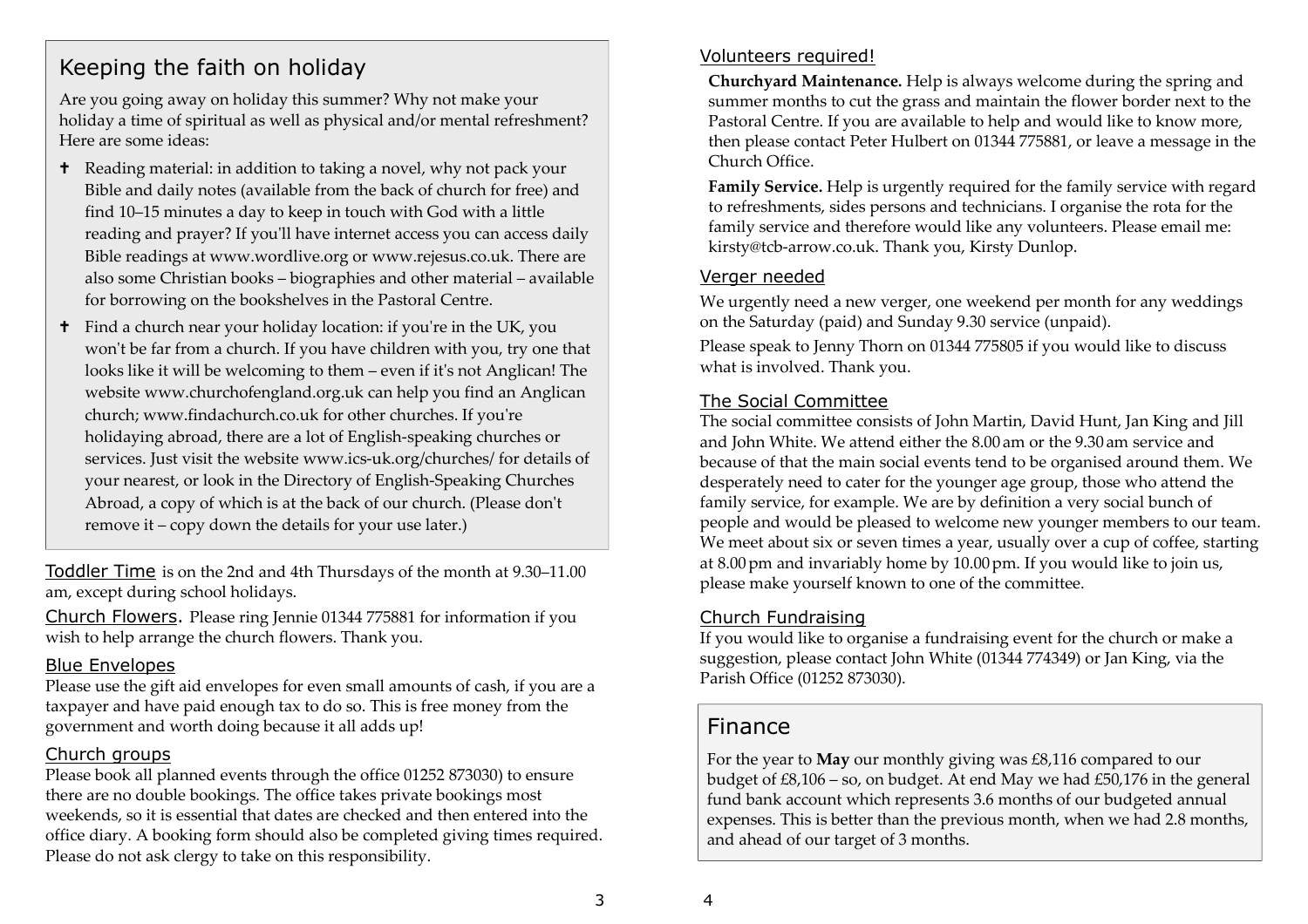# A Sporting Chance

I expect most of us will be watching the Olympics this month. You will notice athletes from African countries such as Kenya, Zimbabwe Ethiopia, and Nigeria, to name but a few – all Third World countries.

John and I have been to Kenya and seen the lack of even the simplest facilities; we certainly did not see any sports stadiums or running tracks. So how do their athletes manage to train to such a remarkable standard and be able to compete with world-class athletes? The answer is that they were given a chance, someone gave them the opportunity. We all need opportunities to make the best of ourselves, and poor people need the opportunities more than most. Think back on your life. I am sure someone gave you a helping hand at some point.

The poorest in the world desperately need to be given a chance in other ways. I am now thinking about Traidcraft. By buying Fairtrade you can give people a chance. Traidcraft gives Third World farmers the true price of their produce. They don't haggle with them and go somewhere else where it is cheaper. They help train and support people in developing skills so that they can then support their own families, send their children to school and give them simple health care. Schools and health care have to be paid for. They are not 'free' as they are for us in our rich country. The difference is that Traidcraft actually does the hard work of setting up fairtrade businesses, and the supermarkets take advantage. Yes fairtrade is more expensive, but the reason is that a fair price has been paid. Jill White

#### Visit from Maggie Crewes (Retrak, Ethiopia)

 We're very fortunate that Maggie Crewes, the founder of the project for street children in Addis Ababa, will be visiting us on 15th July, speaking at all services. Please do your best to get along to church on that day – it will be inspiring!

#### Have you made a Pledge?

 We are looking for more people to join the Pledged Giving Scheme, to enable our church to meet its financial commitments. Last year we closed with a deficit of £14,000. If we could recruit another 28 people or families giving an average of £10 a week, or 56 giving £5 a week, we would be clear! Please pick up a leaflet in church and sign up as soon as possible! Thanks.

# West Africa Food Crisis: An appeal from Tearfund

*Tearfund is a Christian relief and development agency which is supported by St Michael's Church. Please read their appeal below and respond directly if you can.* 



Photo: Richard Hanson/Tearfund

Niger: people queuing to receive millet from a Tearfund partner grain bank.

#### Food Bank

 We have set up a Food Bank collection and wish to ask everyone, if you can, to buy an extra tin or packet when you go shopping, or make use of the buy one get one free offers. There is a large box in the church and in the office for any donations and when they are full they will be taken to the Bracknell Food Bank. On the boxes and around the church are lists of the types of food needed. It would be good if we could keep this going for several months so that we can make a difference and help those in our community.

Thank you so much for the donations so far; the people from the Bracknell Food Bank are very grateful. Karen Symons

#### All the Bells

 On Friday 27th July at 8.12 am as many bells in the UK as possible will ring out to mark the start of the Olympics.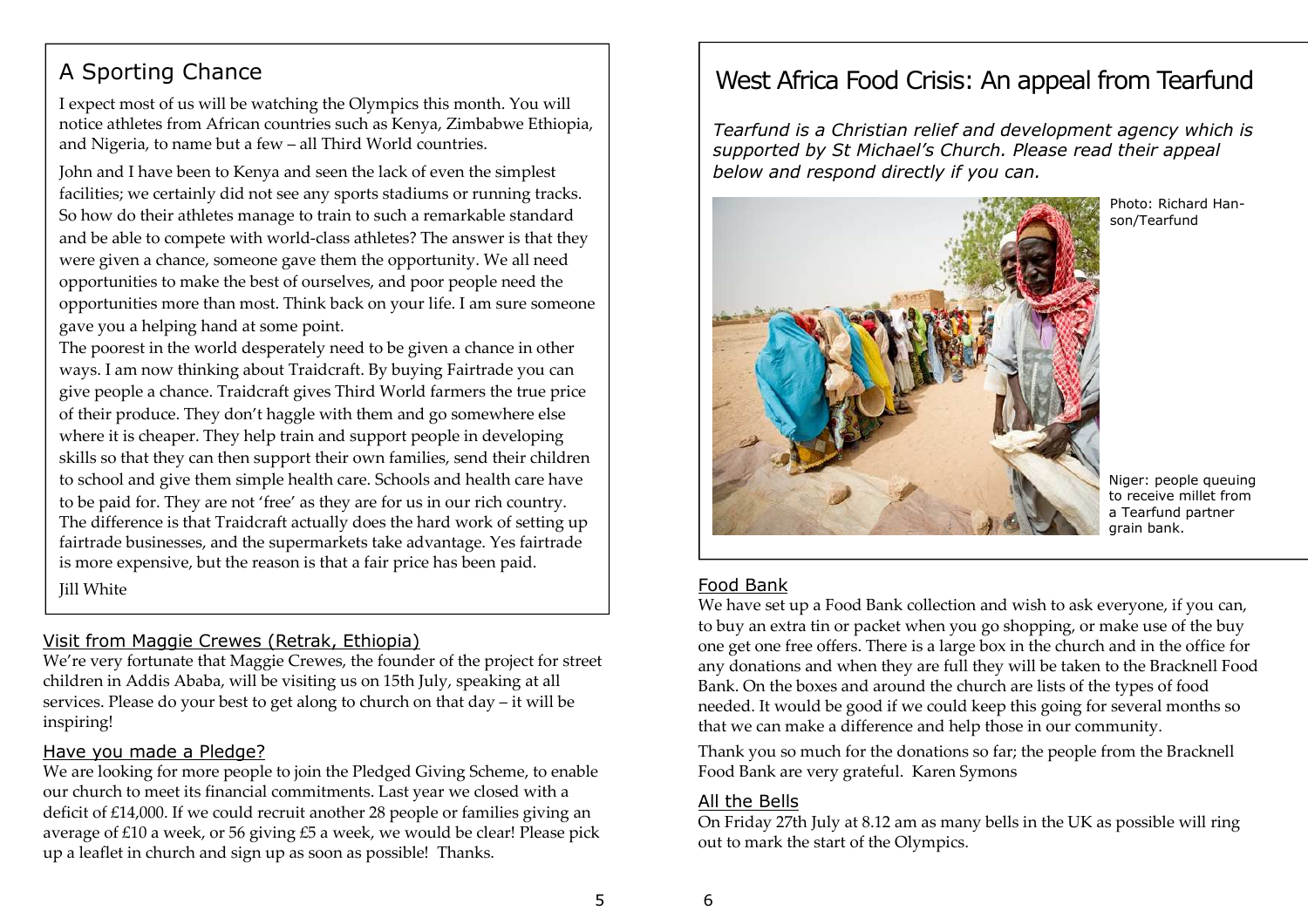Millions of people face starvation in West Africa after a severe drought had a disastrous impact on harvests and livestock. Countries affected are among the poorest in the world and include Burkina Faso, Chad, Mali and Niger, which have all declared states of emergency.

#### Tearfund's Mark Lang writes:

'Recently I went with a small team from Tearfund to a remote part of Niger. We visited communities worst hit by the food crisis that has left over one million children at risk of starvation across West Africa.

'Drought is ravaging the land. Families who usually harvest 900kg of millet in a year are harvesting as little as 15kg, if any.

'People are forced to roam for miles to find any vegetation that can be eaten. Families are living from day to day on just one meagre meal, slowly ground down by the lack of nutrition.'

A life-saving gift of £65 can provide enough millet to feed a family of ten for one month. Or a donation of £35 could purchase 25 tree saplings to help stabilise the soil for planting.

Go to www.tearfund.org and click on Emergency Appeal, phone 0845 355 8355 or post your cheque to: Tearfund, 100 Church Road, Teddington, TW11 8QE

#### **Many thanks!**

This initiative entitled 'All the Bells' encourages anyone and everyone to ring a bell of any description at the designated time. This can be a doorbell, bicycle bell, school bell, church tower bell, handbell or any other bell you can think of. St Michael's Belles are planning to ring their handbells in front of St George's Church in Owlsmoor. Please stop to listen, if you're passing, or come and join us with a bell for a massed ring at the end of our short performance. We look forward to seeing you.

#### Summer Beach Day – revised information

 The beach day is on 14th July at Durley Chine Beach, Bournemouth, BH2 5JF. We plan to meet at 11.00 am, by the ice cream stall on the beach. We are hoping, of course, for a lovely sunny day. If the weather is miserable and people want to contact us to find out if it is still happening, please phone Emma 07500868972 or Rosaria 07508816484 or Kylie 07586252620.

#### *(Continued from page 7)*

Everyone to bring their own picnics and supplies, swimmers and sun cream and money for ice creams! Everyone welcome to join us and bring any friends.

#### Harvest Supper

 We are trying to arrange a Harvest Supper on October 13th. We hope lots of people will come, including young families. It would be in the early evening. We need some help to plan it, and give us ideas. We would also like offers from people to cook various parts of the meal, or maybe we could just have fish and chips? If young children come we could have one or two games.



It must be at least 15 years since we last had a Harvest Supper and it would be great to get it going again. Please speak to John or Jill White if you would like to help.

Christian Aid Lunch. £625.00 was raised at the Christian Aid lunch in Maybrick Close. Many thanks to those who donated. Dorothy Hill

#### Announcement

 Bob and Jenny Oakley are pleased to announce that their youngest daughter, Victoria, is engaged to Edward Williams. The proposal was made during the Jubilee weekend. They plan to marry at St Michael's church next year.

#### Newsletter deadline

 Please email William Lee at stmichaelschurch@hotmail.co.uk or leave written requests with the Pastoral Centre office. Deadline for August's edition: 16th July 2012.

#### Newsletter by email

 To help the environment and save paper, you can now receive future editions of this newsletter by email? These are in colour and are normally sent out a few days before the paper copy is available. To opt into this scheme please contact PCC member David Hunt (david.hunt@bcs.org.uk).

# Regular Activities at the Pastoral Centre

Little Sandhurst Nursery. Daily! Phone Marian for details 07732 409095.

Line Dancing. Every Monday evening in the hall from, 7.00 pm, £5 includes raffle. Just come along and have fun. Tea and coffee available or bring your own drinks. Ring Sue or Arron on 01344 485097 for information.

8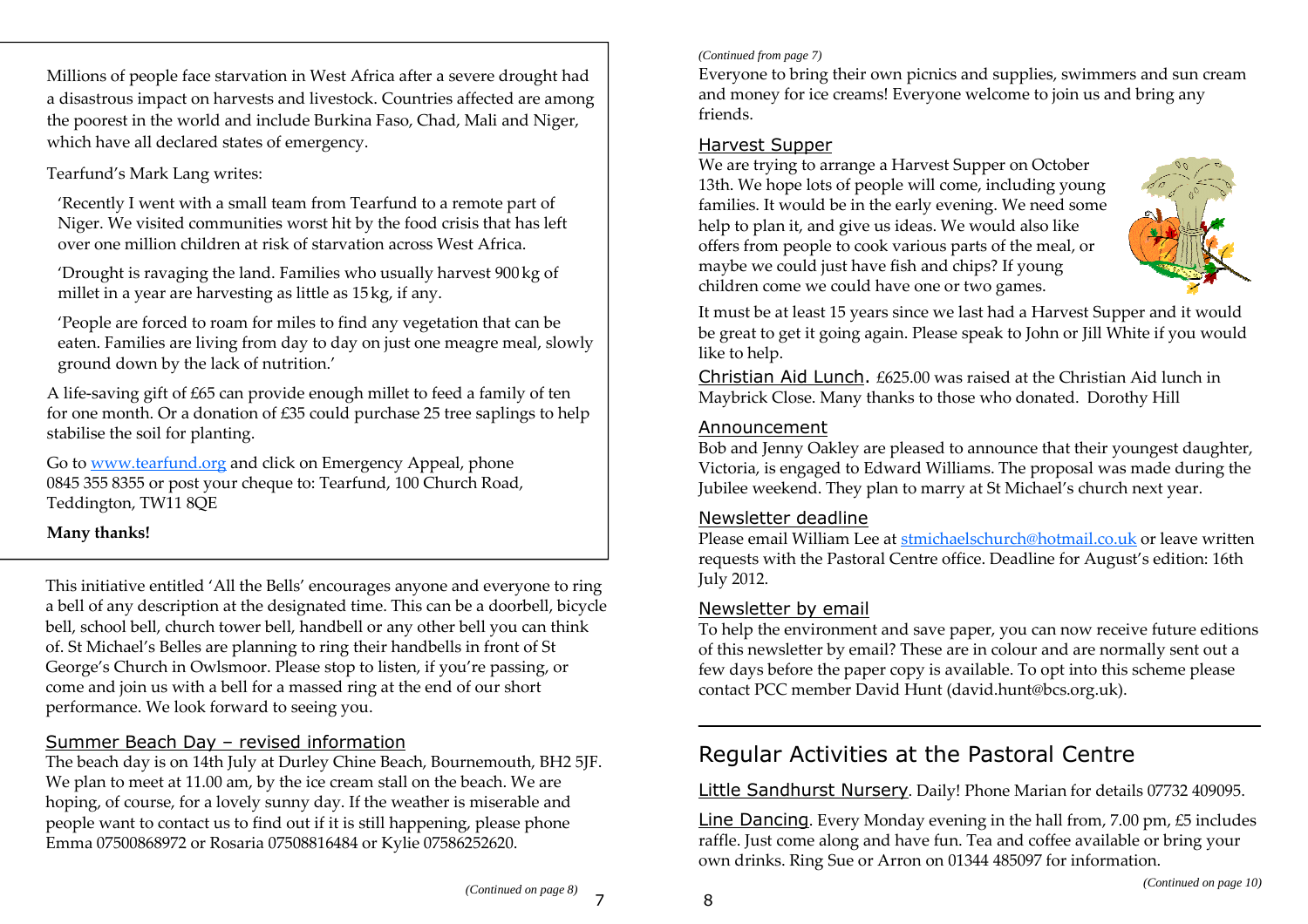# Sandhurst Freedom March

St Michael's was well represented at the Freedom March celebrations: we helped to 'man' the Churches Together stall and, with three tenors, the choir and friends contributed towards the evening's entertainment.



*(Continued from page 8)* 

Pilates takes place in the large upper room most days and evenings. For more information ring Carl on 01344 762712.

Karate Club for Children. Friday's 5.45–6.45pm. Phone Neil on 07816 163845.

Zumbatomic after-school classes, 4.00 pm on Thursdays – the crazy-cool dance fitness workout for kids aged 4–12 yrs. Packed with choreographed

### Church Calendar

| Date & Time                      | Venue                                 | Event                               | Contact                 |
|----------------------------------|---------------------------------------|-------------------------------------|-------------------------|
| Sun 1 July<br>12.30pm            | Rectory Garden                        | Church picnic                       | John & George<br>Castle |
| Sun 1 July<br>6.00 <sub>pm</sub> | St John's,<br>Crowthorne              | Confirmation                        | John Castle             |
| Sat 14 July<br>From 11.00am      | Durley Chine<br>Beach,<br>Bournemouth | Girl's Group<br>summer beach<br>day | Rosaria Toohey          |
| Fri 17 August<br>time tha        | Start: Memorial<br>Park               | Evening walk                        | David Hunt              |
| Sun 16 Sept<br>12.30pm           | <b>Pastoral Centre</b>                | Bring and Share<br>lunch            | John Castle             |
| Sun 23 Sept<br>12.30pm           | <b>Empress Gardens</b>                | Lunch                               | Jan King                |
| Sat 13 Oct<br>time tba           | <b>Pastoral Centre</b>                | Harvest Supper                      | Social<br>Committee     |
| Sun 14 Oct<br>$8.30 - 11.00$ am  | Pastoral Centre                       | Home produce<br>stall               | Jan King                |